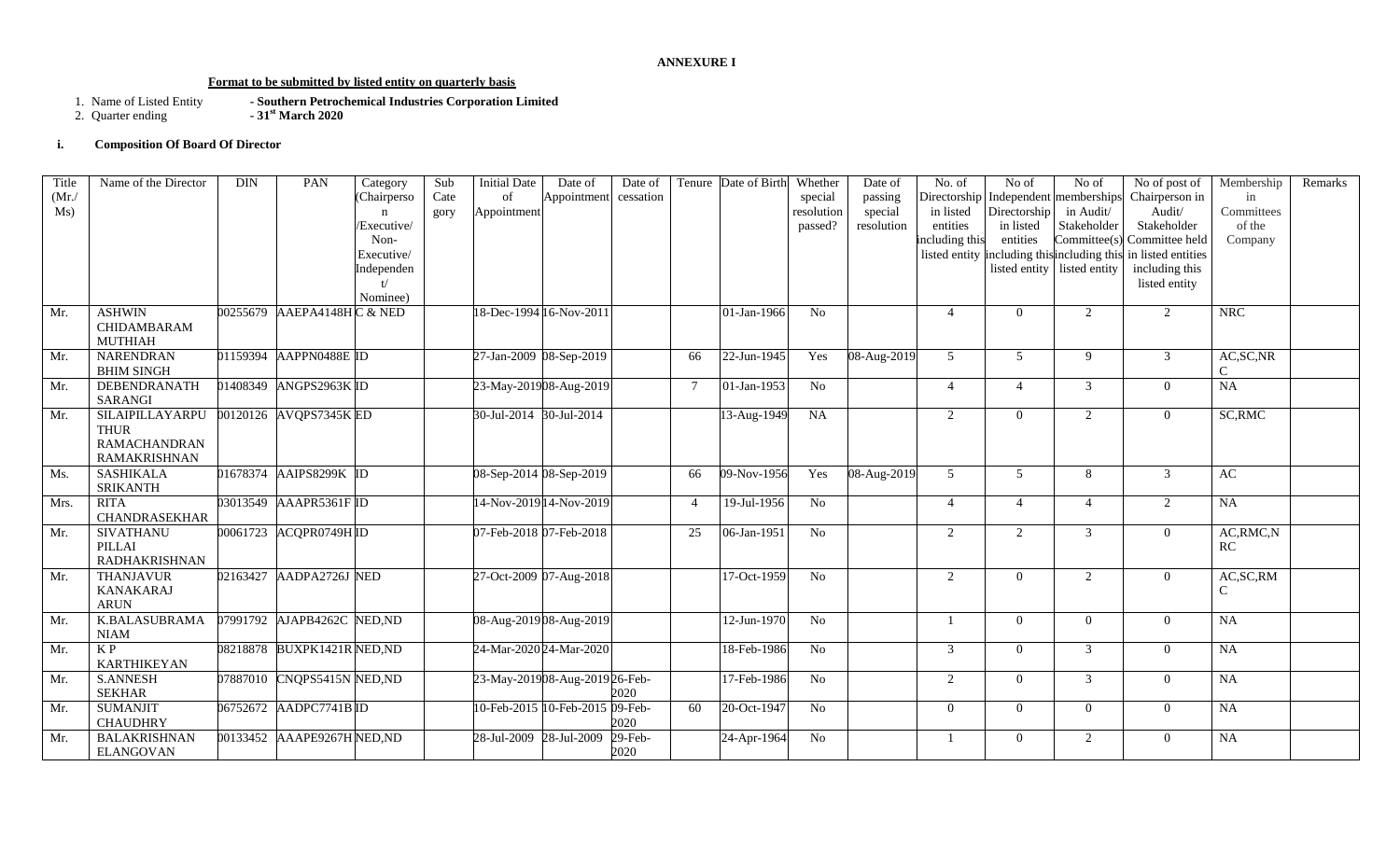| Company Remarks                   |     |
|-----------------------------------|-----|
| Whether Permanent chairperson     | Yes |
| appointed                         |     |
| Whether Chairperson is related to | No  |
| MD or CEO                         |     |

# **ii. Composition of Committees**

### **a. Audit Committee**

| Sr. | Name of the Director     | Category   | Chairperson/Membership | <b>Appointment Date</b> | <b>Cessation Date</b> |
|-----|--------------------------|------------|------------------------|-------------------------|-----------------------|
| No. |                          |            |                        |                         |                       |
|     | NARENDRAN BHIM SINGH     | ID         | Member                 | 27-Jan-2009             |                       |
|     | SASHIKALA SRIKANTH       | ID         | Chairperson            | 21-Sep-2015             |                       |
|     | SIVATHANU PILLAI         | ID         | Member                 | $01-Apr-2019$           |                       |
|     | RADHAKRISHNAN            |            |                        |                         |                       |
|     | THANJAVUR KANAKARAJ ARUN | <b>NED</b> | Member                 | 07-Feb-2018             |                       |

|           | Company Remarks                            |     |          |                        |                 |                       |
|-----------|--------------------------------------------|-----|----------|------------------------|-----------------|-----------------------|
|           | Whether Permanent chairperson              | Yes |          |                        |                 |                       |
| appointed |                                            |     |          |                        |                 |                       |
| b.        | <b>Stakeholders Relationship Committee</b> |     |          |                        |                 |                       |
| Sr.       | Name of the Director                       |     | Category | Chairperson/Membership | Appointment     | <b>Cessation Date</b> |
| No.       |                                            |     |          |                        | Date            |                       |
|           |                                            |     | $-$      | ____                   | $ -$<br>- - - - |                       |

| 1 Y U . |                            |     |             | Duic          |
|---------|----------------------------|-----|-------------|---------------|
|         | NARENDRAN BHIM SINGH       | ID  | hairperson_ | 27-Jan-2009   |
|         | <b>SILAIPILLAYARPUTHUR</b> | ED  | Member      | 18-May-2017   |
|         | RAMACHANDRAN RAMAKRISHNAN  |     |             |               |
|         | THANJAVUR KANAKARAJ ARUN   | NED | Member      | $01-Apr-2019$ |

| Remarks<br>$\mathsf{compan}$  |     |
|-------------------------------|-----|
| Whether Permanent chairperson | Yes |
| appointed                     |     |

# **c. Risk Management Committee**

| Sr. | Name of the Director           | Category   | Chairperson/Membership | Appointment   | <b>Cessation Date</b> |
|-----|--------------------------------|------------|------------------------|---------------|-----------------------|
| No. |                                |            |                        | Date          |                       |
|     | <b>SILAIPILLAYARPUTHUR</b>     | ED         | Member                 | $07-Nov-2014$ |                       |
|     | RAMACHANDRAN RAMAKRISHNAN      |            |                        |               |                       |
|     | SIVATHANU PILLAI RADHAKRISHNAN | ID         | Chairperson            | 17-May-2018   |                       |
|     | THANJAVUR KANAKARAJ ARUN       | <b>NED</b> | Member                 | 07-Feb-2018   |                       |

| $\sim$<br>Companv<br>Remarks              |     |
|-------------------------------------------|-----|
| <b>Whether Permanent</b><br>t chairperson | Yes |
| appointed                                 |     |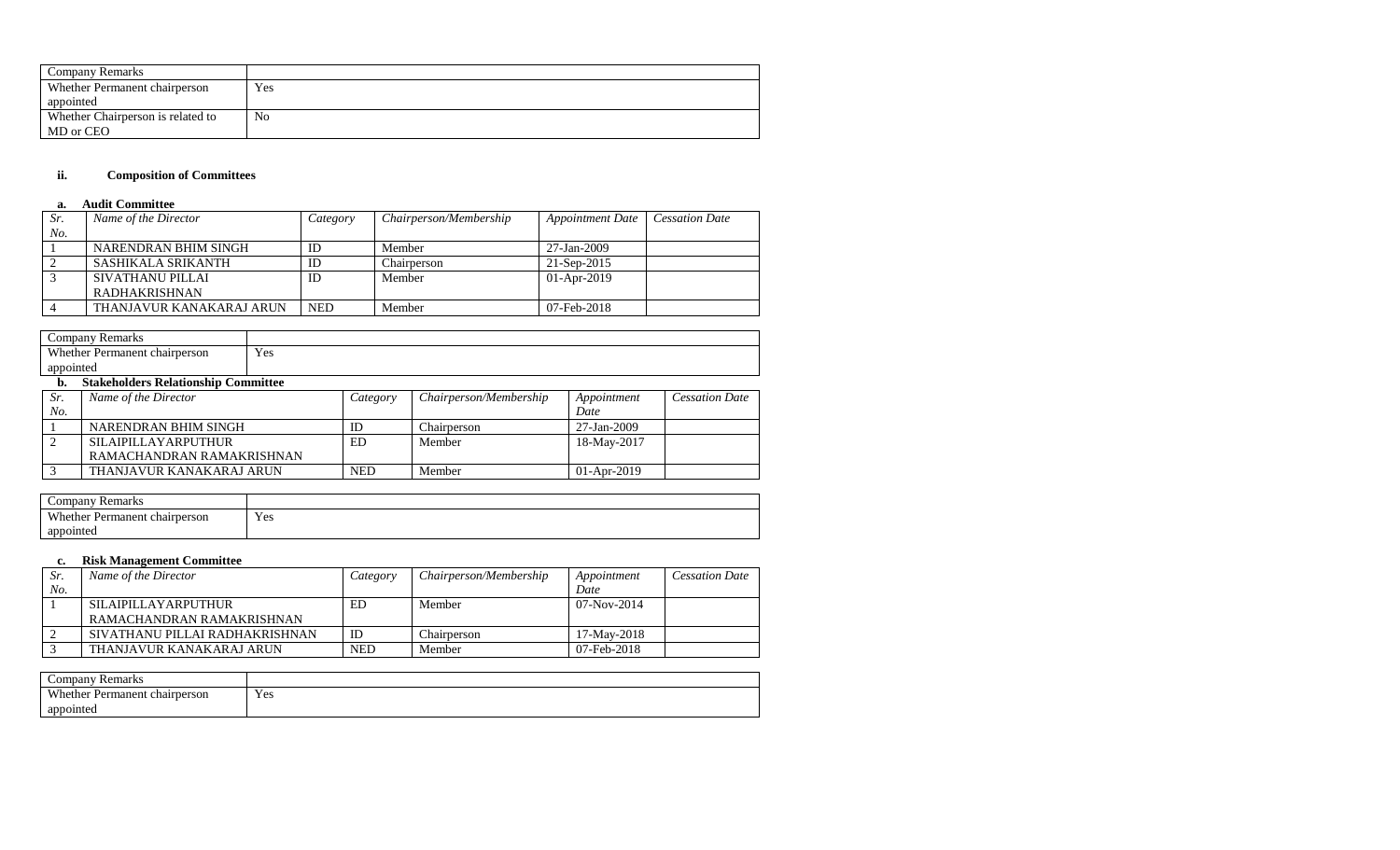#### **d. Nomination and Remuneration Committee**

| Sr. | Name of the Director | Category | Chairperson/Membership | <b>Appointment Date</b> | <b>Cessation Date</b> |
|-----|----------------------|----------|------------------------|-------------------------|-----------------------|
| No. |                      |          |                        |                         |                       |
|     | ASHWIN CHIDAMBARAM   | C & NED  | Member                 | 28-May-2014             |                       |
|     | MUTHIAH              |          |                        |                         |                       |
|     | NARENDRAN BHIM SINGH | ID       | Chairperson            | 27-Jan-2004             |                       |
|     | SIVATHANU PILLAI     | ID       | Member                 | $01-Apr-2019$           |                       |
|     | RADHAKRISHNAN        |          |                        |                         |                       |

| $\mathcal{L}$ ompan $\mathbf{v}$<br><b>Remarks</b> |     |
|----------------------------------------------------|-----|
| Whether Permanent chairperson                      | Yes |
| appointed                                          |     |

#### iii. **Meeting of Board of Directors**

| $Date(s)$ of Meeting (if<br>any) in the previous<br>quarter | $Date(s)$ of Meeting (if<br>any) in the relevant<br>quarter | Whether<br>requirement of<br><b>Ouorum</b> met | <b>Number of Directors</b><br>present | Number of Independent<br>Directors present |
|-------------------------------------------------------------|-------------------------------------------------------------|------------------------------------------------|---------------------------------------|--------------------------------------------|
| 14-Nov-2019                                                 | 12-Feb-2020                                                 | Yes                                            |                                       |                                            |
|                                                             | 24-Mar-2020                                                 | Yes                                            |                                       |                                            |

| $\mathop{\mathrm{company}}$<br>Remarks |    |
|----------------------------------------|----|
| Maximum gap between any<br>' two       | 89 |
| number of davs)<br>consecutive (in)    |    |

# iv. **Meeting of Committees**

| Name of the<br><b>Committee</b> | $Date(s)$ of meeting<br>during of the<br>committee in the<br>previous quarter | $Date(s)$ of meeting of<br>the committee in the<br>relevant quarter | Whether<br>requirement of<br><b>Ouorum</b> met<br>(Yes/No) | Number of<br><b>Directors</b><br>present | Number of<br>independent<br>directors present |
|---------------------------------|-------------------------------------------------------------------------------|---------------------------------------------------------------------|------------------------------------------------------------|------------------------------------------|-----------------------------------------------|
| <b>Audit Committee</b>          | 14-Nov-2019                                                                   | 12-Feb-2020                                                         | Yes                                                        |                                          |                                               |
| <b>Audit Committee</b>          |                                                                               | $23-Mar-2020$                                                       | <b>Yes</b>                                                 |                                          |                                               |
| Nomination $&$                  | $14-Nov-2019$                                                                 | $23-Mar-2020$                                                       | <b>Yes</b>                                                 | 3                                        | 2                                             |
| Remuneration                    |                                                                               |                                                                     |                                                            |                                          |                                               |
| Committee                       |                                                                               |                                                                     |                                                            |                                          |                                               |
| <b>Risk Management</b>          |                                                                               | $17-Mar-2020$                                                       | <b>Yes</b>                                                 | 3                                        |                                               |
| Committee                       |                                                                               |                                                                     |                                                            |                                          |                                               |

| Company Remarks                 |    |
|---------------------------------|----|
| Maximum gap between any two     | 89 |
| consecutive (in number of days) |    |
| [Only for Audit Committee]      |    |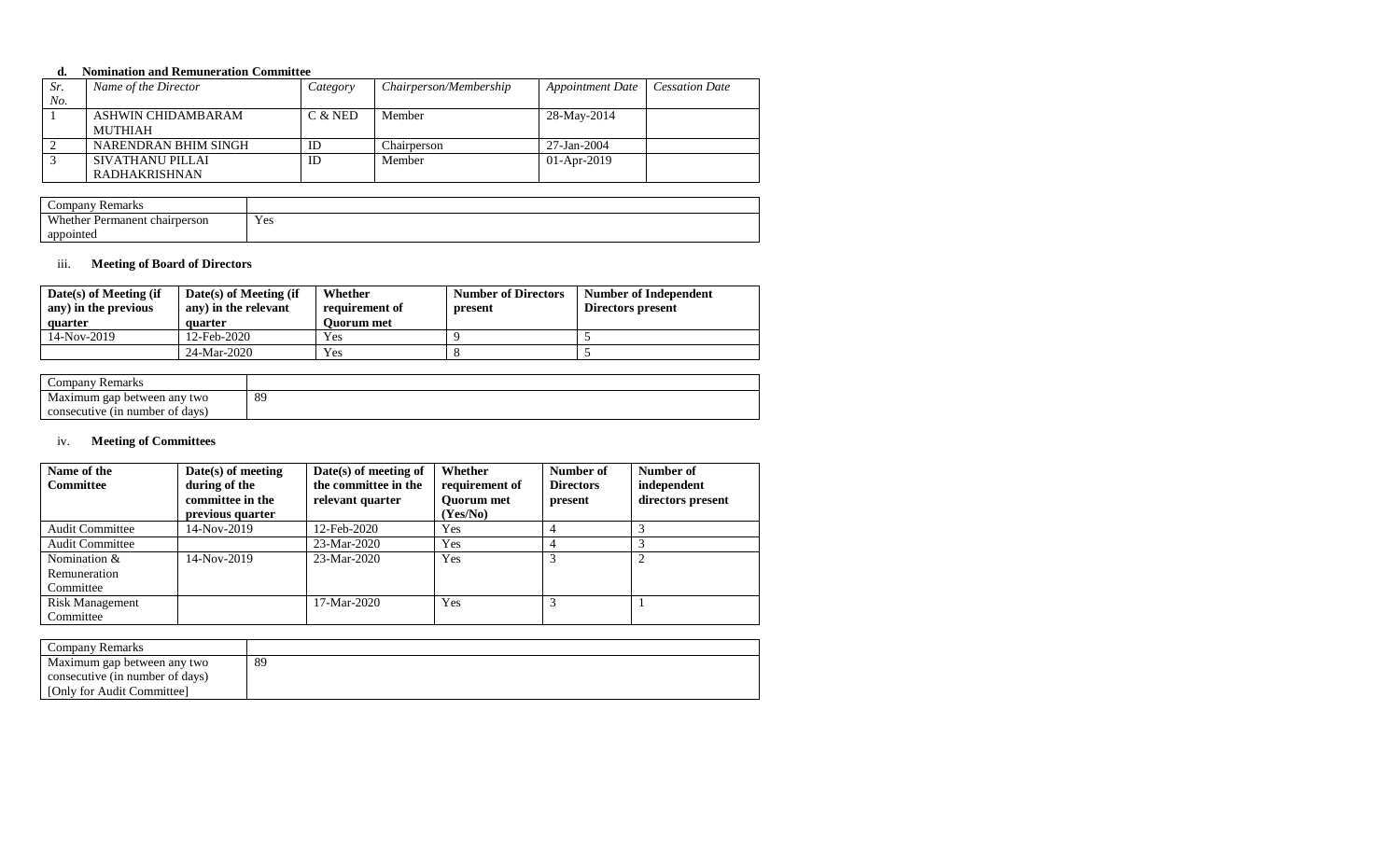#### v. **Related Party Transactions**

| <b>Subject</b>                                                   | Compliance status | Remark |
|------------------------------------------------------------------|-------------------|--------|
|                                                                  | (Yes/No/NA)       |        |
| Whether prior approval of audit committee obtained               | Yes               |        |
| Whether shareholder approval obtained for material RPT           | Not Applicable    |        |
| Whether details of RPT entered into pursuant to omnibus approval | Yes               |        |
| have been reviewed by Audit Committee                            |                   |        |

| Disclosure of notes on related party | <b>Disclosures on Related Party Transactions and Material Related Party</b> |
|--------------------------------------|-----------------------------------------------------------------------------|
| transactions and Disclosure of       | Transactions will be made in the Annual Report for the year 2019-20.        |
| notes of material related party      |                                                                             |
| transactions                         |                                                                             |

#### **VI. Affirmations**

- 1. The composition of Board of Directors is in terms of SEBI (Listing obligations and disclosure requirements) Regulations, 2015. **Yes**
- 2. The composition of the following committees is in terms of SEBI(Listing obligations and disclosure requirements) Regulations, 2015
	- a. Audit Committee **Yes**
	- b. Nomination & remuneration committee **Yes**
	- c. Stakeholders relationship committee **Yes**
	- d. Risk management committee (applicable to the top 500 listed entities) **- Not applicable**
- 3. The committee members have been made aware of their powers, role and responsibilities as specified in SEBI (Listing obligations and disclosure requirements) Regulations, 2015. **- Yes**
- 4. The meetings of the board of directors and the above committees have been conducted in the manner as specified in SEBI (Listing obligations and disclosure requirements) Regulations, 2015.**- Yes**
- 5. a. This report and/or the report submitted in the previous quarter has been placed before Board of Directors. **- Yes**
- b. Any comments/observations/advice of Board of Directors may be mentioned here:

**There were no comments / observations / advice of Board of Directors.**

**Name : M B Ganesh Designation : Company Secretary**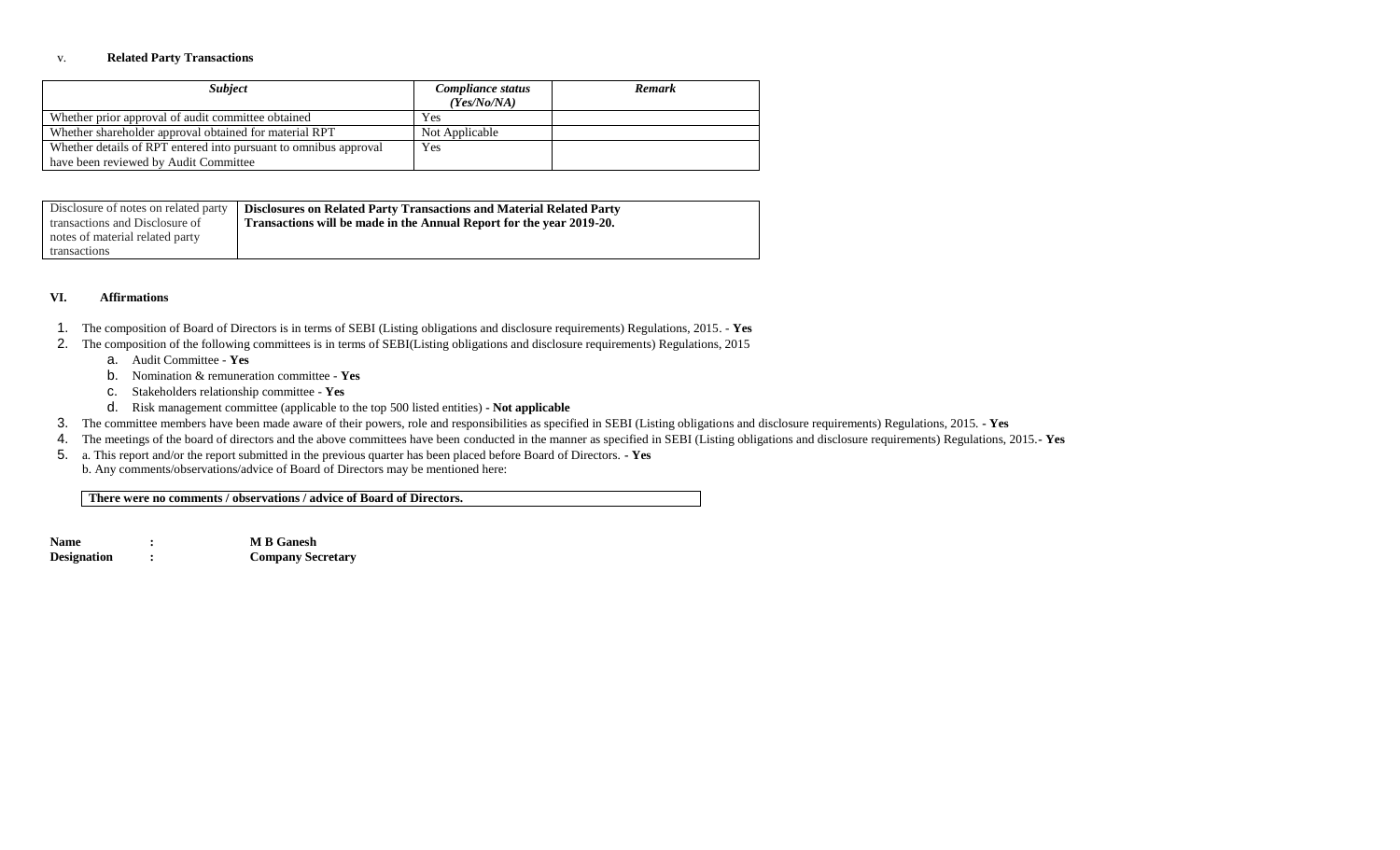# **ANNEXURE II**

# **Format to be submitted by listed entity at the end of the financial year (for the whole of financial year)**

| I. Disclosure on website in terms of Listing Regulations                                                                       |                                     |                |             |
|--------------------------------------------------------------------------------------------------------------------------------|-------------------------------------|----------------|-------------|
| <b>Item</b>                                                                                                                    | Compliance<br>status<br>(Yes/No/NA) | Company Remark | Website     |
| As per regulation 46(2) of the LODR:                                                                                           |                                     |                |             |
| Details of business                                                                                                            | Yes                                 |                | www.spic.in |
| Terms and conditions of appointment of independent Yes                                                                         |                                     |                | www.spic.in |
| Composition of various committees of board of                                                                                  | Yes                                 |                | www.spic.in |
| Code of conduct of board of directors and senior                                                                               | Yes                                 |                | www.spic.in |
| Details of establishment of vigil mechanism/ Whistle                                                                           | Yes                                 |                | www.spic.in |
| Criteria of making payments to non-executive                                                                                   | Yes                                 |                | www.spic.in |
| Policy on dealing with related party transactions                                                                              | Yes                                 |                | www.spic.in |
| Policy for determining 'material' subsidiaries                                                                                 | Yes                                 |                | www.spic.in |
| Details of familiarization programs imparted to                                                                                | Yes                                 |                | www.spic.in |
| Email address for grievance redressal and other                                                                                | Yes                                 |                | www.spic.in |
| relevant details entity who are responsible for                                                                                |                                     |                |             |
| Contact information of the designated officials of the Yes                                                                     |                                     |                | www.spic.in |
| Financial results                                                                                                              | Yes                                 |                | www.spic.in |
| Shareholding pattern                                                                                                           | Yes                                 |                | www.spic.in |
| Details of agreements entered into with the media                                                                              | Yes                                 |                | www.spic.in |
| companies and/or their associates                                                                                              |                                     |                |             |
| Schedule of analyst or institutional investor meet and Not Applicable<br>presentations madeby the listed entity to analysts or |                                     |                |             |
| New name and the old name of the listed entity                                                                                 | Not Applicable                      |                |             |
| Advertisements as per regulation 47 (1)                                                                                        | Yes                                 |                | www.spic.in |
| Credit rating or revision in credit rating obtained by                                                                         | Not Applicable                      |                |             |
| Separate audited financial statements of each                                                                                  | Not Applicable                      |                |             |
| As per other regulations of the LODR:                                                                                          |                                     |                |             |
| Whether company has provided information under<br>separate section on its website as per Regulation                            | Yes                                 |                | www.spic.in |
| 46(2)<br>Materiality Policy as per Regulation 30                                                                               | Yes                                 |                | www.spic.in |
| Dividend Distribution policy as per Regulation 43A                                                                             | Not Applicable                      |                |             |
| It is certified that these contents on the website of the $Yes$                                                                |                                     |                | www.spic.in |
|                                                                                                                                |                                     |                |             |

| <b>II Annual Affirmations</b>                                                                                           |                                 |                |         |
|-------------------------------------------------------------------------------------------------------------------------|---------------------------------|----------------|---------|
| <b>Particulars</b>                                                                                                      | <b>Regulation Number</b>        | Compli         | Company |
|                                                                                                                         |                                 | ance<br>status | Remark  |
| Independent director(s) have been appointed in<br>terms of specified criteria of 'independence' and/or<br>'eligibility' | $16(1)(b)$ & 25(6)              | Yes            |         |
| <b>Board</b> composition                                                                                                | $17(1), 17(1A) \& 17(1B)$       | Yes            |         |
| Meeting of Board of directors                                                                                           | 17(2)                           | Yes            |         |
| Quorum of Board meeting                                                                                                 | 17(2A)                          | Yes            |         |
| Review of Compliance Reports                                                                                            | 17(3)                           | Yes            |         |
| Plans for orderly succession for<br>appointments                                                                        | 17(4)                           | Yes            |         |
| Code of Conduct                                                                                                         | 17(5)                           | Yes            |         |
| Fees/compensation                                                                                                       | 17(6)                           | Yes            |         |
| Minimum Information                                                                                                     | 17(7)                           | Yes            |         |
| Compliance Certificate                                                                                                  | 17(8)                           | Yes            |         |
| Risk Assessment & Management                                                                                            | 17(9)                           | Yes            |         |
| Performance Evaluation of Independent Directors                                                                         | 17(10)                          | Yes            |         |
| Recommendation of Board                                                                                                 | 17(11)                          | Yes            |         |
| Maximum number of directorship                                                                                          | 17A                             | Yes            |         |
| <b>Composition of Audit Committee</b>                                                                                   | 18(1)                           | Yes            |         |
| Meeting of Audit Committee                                                                                              | 18(2)                           | Yes            |         |
| Composition of nomination & remuneration committee                                                                      | 19(1) & (2)                     | Yes            |         |
| Quorum of Nomination and Remuneration<br>Committee meeting                                                              | 19(2A)                          | Yes            |         |
| Meeting of nomination & remuneration committee                                                                          | 19(3A)                          | Yes            |         |
| Composition of Stakeholder Relationship Committee                                                                       | $20(1)$ , $20(2)$ and<br>20(2A) | Yes            |         |
| Meeting of stakeholder relationship committee                                                                           | 20(3A)                          | Yes            |         |